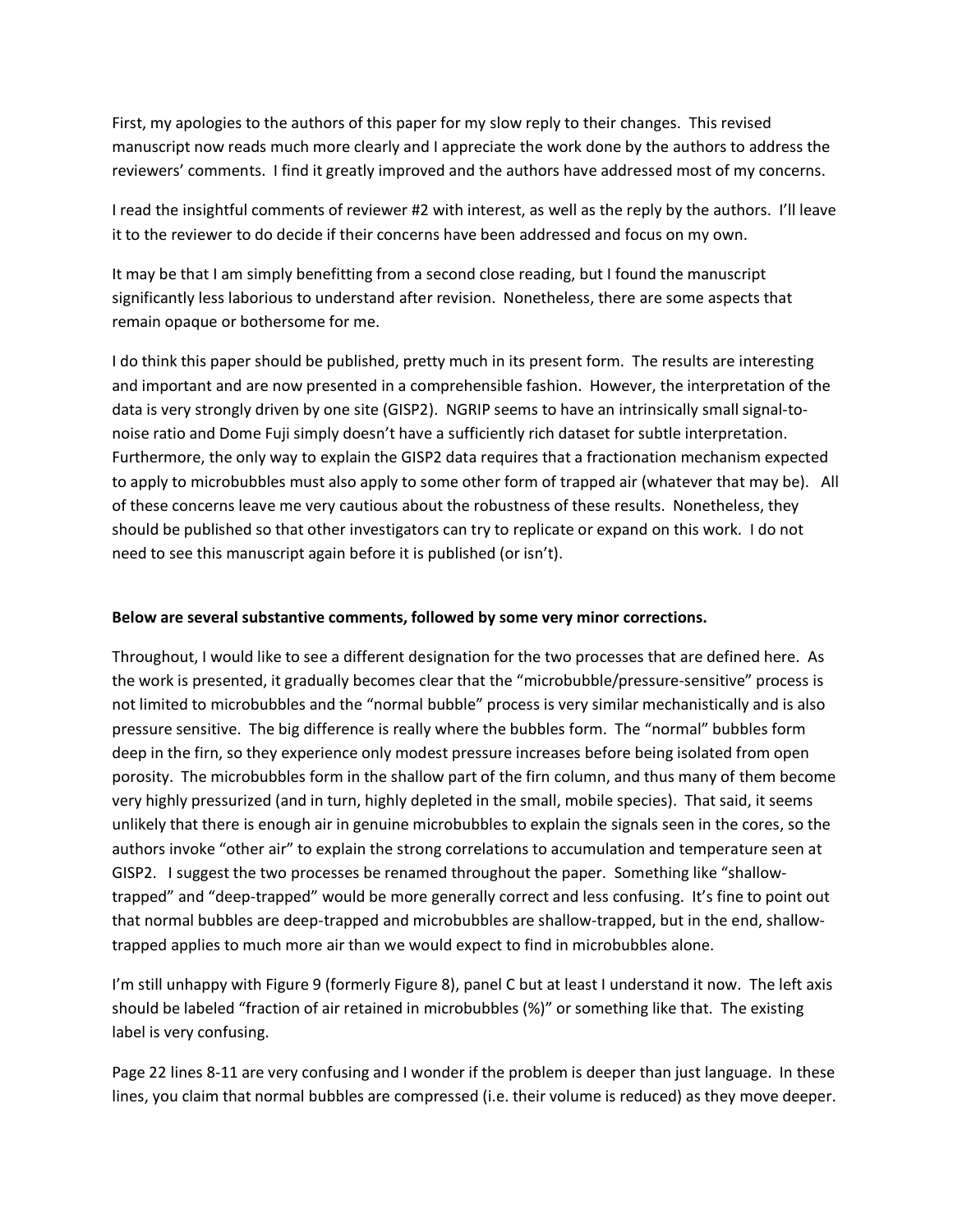This is a clear statement, but it's true for *any* bubble (normal or micro-) unless clathrates are being formed (which is not what you're discussing here). You then say this leads to "generally smaller pressure build-up". Smaller than what? Isn't it all just governed by the ideal gas law? If the normal bubbles aren't at high pressure, it's only because they were formed close to the firn-ice transition. Or is there something more here that I'm missing?

Page 11, line 9: Your reference to datasets is a bit vague. When you say "we consider the Ar/N2 as the original values before coring" do you mean "we treat Bender's data (all points averaged together for each depth) as the true Ar/N2 values before coring." Please make this clearer.

## **Various minor corrections I stumbled across while reading:**

On p3 line 21, should read "depletions of *these smaller* gases in the…" I think.

Page 5, line 7 should read "Dome Fuji data *are* new"

Page 5, line 16 should read "less than that *of GISP2 (0.24m* ice/year) over the…"

Page 10, line 20 should read "in ice *is* often depleted…"

Page 13, line 3: For clarity, please begin the paragraph "*The subset of the* GISP2 data *covering* the past 4000 years…"

Page 14, line 14 should read "are time, lag for temperature and lag for accumulation rate, respectively (all in years)."

Page 14, line 18-19 should read "Temperature records derived from d18O\_ice can be quite noisy but stacking several d18O\_ice records can substantially improve the derived temperature histories (White et al., 1997; Kobashi et al., 2011). Thus, we stacked…"

Page 15, line 4 should read "…as the one with the temperature and accumulation rate records for the last 4000 year based on Ar & N2 isotope values, but does slightly…"

Page 15, line 13-14 should read "The *observed* dAr/N2 variations…"

Page 23, lines 20-12 should read "...have higher correlation with temperature (r = 0.97) than with accumulation rates ( $r = 0.57$ ) in the model (Table 3)."

Page 26, line 15 should read "is the carrier of the"

Page 27 line 6 should read "…changes. We note that dAr/N2…"

Page 29, line 2 should read "in each parameter in ice cores"